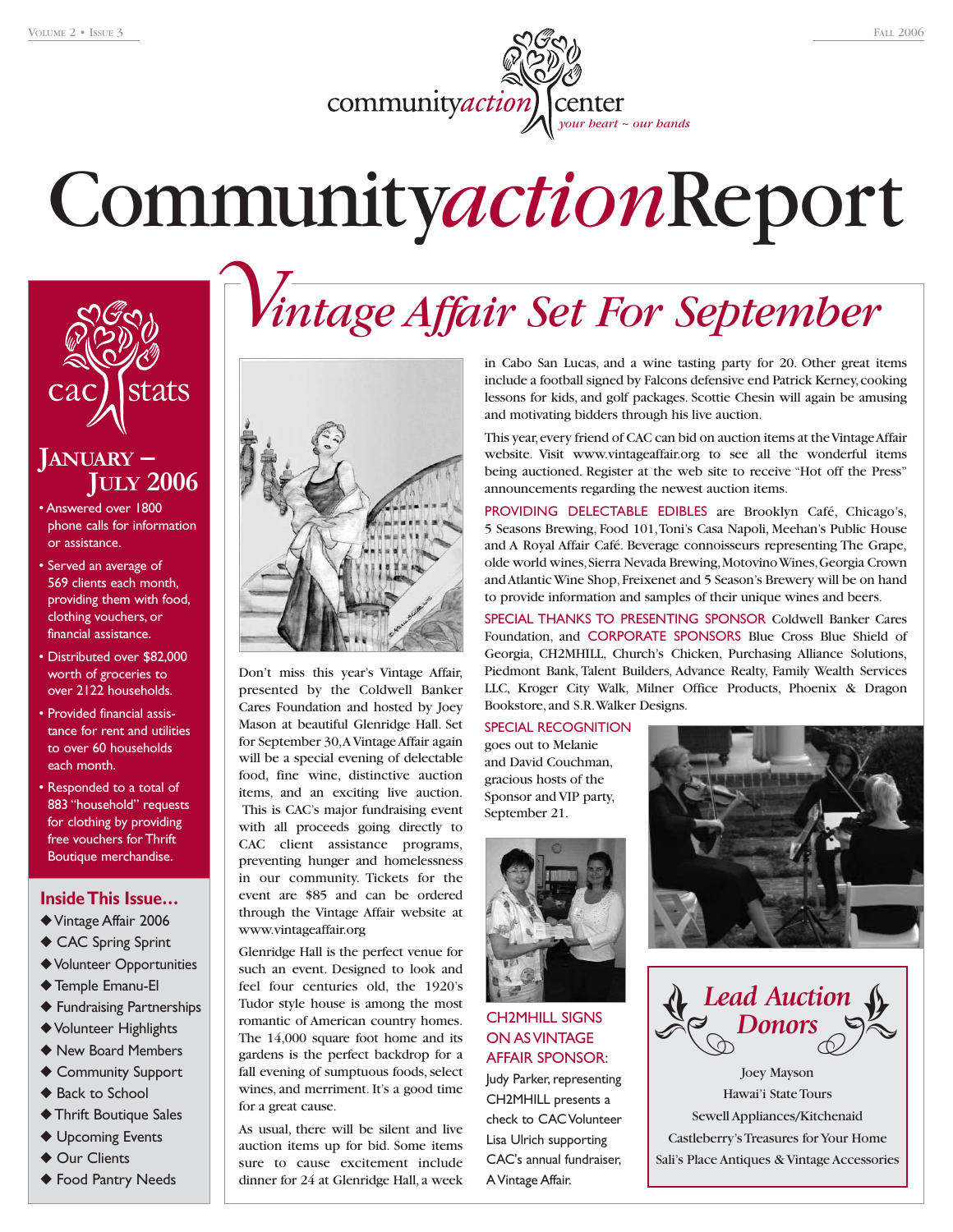**BOARD OF DIRECTORS** PRESIDENT Elizabeth Igleheart VICE PRESIDENT Reverend Barbara Bean

> **TREASURER** Jim Kelley **SECRETARY**

Ann Schoenberg

#### BOARD MEMBERS Reverend Barbara Bean

Laura Caragol Brian Comerford Margo Cuthbert D. E. Cutshaw Barbara Duren Terry Hartigan Judy Harhai Pat Hartigan Elizabeth Igleheart James Kelley Curtis Kimball Maritza Morelli Ann Shoenberg Reverend Rick Sommers Randy Young

**MEMBER CONGREGATIONS** Apostles Lutheran Church Church of Saint Andrew Presbyterian Congregation B'nai Torah Dunwoody Baptist Church Dunwoody Community Church Dunwoody United Methodist Church Episcopal Church of the Atonement First Baptist Church of Sandy Springs Holy Innocents' Episcopal Church Kingswood United Methodist Church Mount Vernon Baptist Church Mount Vernon Presbyterian Church North Springs United Methodist Church Northwest Unitarian Universalist Congregation Rivercliff Lutheran Church Sandy Springs Christian Church Sandy Springs United Methodist Church St. John United Methodist Church Saint Jude the Apostle Catholic Church St. Luke's Presbyterian Church Temple Sinai Temple Emanu–El

EXECUTIVE DIRECTOR Tamara Carrera

# *Vintage Affair Auction Goes Online*

Now you can get into the swing of A Vintage Affair before the September 30 event by visiting the Vintage Affair website at www.vintageaffair.org. At the website you can donate, view, and even purchase auction items as well as preview the delectable foods and superb wines being offered. Enter your email address to receive "Hot off the Press" updates on new auction donations.

The website also provides an excellent opportunity for you or your business to gain immediate visibility with your donation or sponsorship.Already the site is averaging 285 hits daily and new auction items are continuously being added. Sponsors and auction donations exceeding \$1200 in value will be provided the added benefit of a direct link to their business website.

It's not too late to be a CAC supporter.Consider donating something from our auction "Wish List"below or contribute your own unique find.

- *Vacation homes Hot air balloon rides Sports tickets*
- Passes to the Aquarium Spa packages Teeth whitening
- 
- 
- *Signed sports memorabilia Original art, pottery Behind the scene tours*
- *Jewelry Wine or theme baskets Dance lessons*
	-
	-

- 
- 
- *Botox treatments Catering Interior design sessions*
	-
- *Food experiences (Dining in the kitchen with the chef at a restaurant)*

Last year the Vintage Affair raised over \$45,000, all of which went directly to client assistance. *Support CAC this year with an online auction donation or purchase, sponsorship, or ticket order.*

## Runners Sprint for Youth & Warmth

The weather was cold and blustery, but the hearts of approximately 160 runners and volunteers were warm as they ran to raise over \$4,200 for CAC's Youth Enrichment Program.With proceeds from this event and Fulton County FRESH funds, CAC was able to provide over 230 full and partial camp scholarships to deserving Sandy Springs and Dunwoody youth.

These youth, referred through school guidance counselors and professional staff will be attending summer enrichment programs of their own choosing ranging from academic, to art, drama, nature and sports camps.The 23 camps participating in the program not only expand the campers' horizons, but also provide opportunities for leadership, social development, and personal growth. The Youth Enrichment Program is an investment in our youth and the future of our communities

Without the support of Altrusa International, Inc. of Atlanta, Dunwoody Baptist Church, the Sprint volunteers, participants, and sponsors this success could not have been possible.



Photos of all the runners can be seen at Bruce Tolbert Photography http://www.btp.smugmug.com/gallery/1305806

#### PRESENTING SPONSOR

Willamette Management Associates

GOLD SPONSOR

Coldwell Banker Residential Brokerage Atlanta Kids ENT

OTHER SPONSORS

Service Landscapes • S.R.Walker Designs Talent Builders, Inc. • Whole Foods

## **YES! I want to Support the Community Action Center!**

|                                      | To invest in my community I (we) enclose a gift of: |                                     |                                                      |
|--------------------------------------|-----------------------------------------------------|-------------------------------------|------------------------------------------------------|
| Total Pledge:                        |                                                     | Amount Enclosed:                    |                                                      |
| Donor \$25<br>()<br>Benefactor \$500 | Friend \$50<br>Patron \$1,000                       | Partner \$100<br>Pacesetter \$2,500 | $\bigcirc$ Advocate \$250<br>$\circ$ Sponsor \$5,000 |
| Donor's Name                         |                                                     |                                     |                                                      |
| In Honor of                          |                                                     |                                     |                                                      |
| In Memory of                         |                                                     |                                     |                                                      |
| Please Notify                        |                                                     |                                     |                                                      |
| <b>Address</b>                       |                                                     |                                     |                                                      |
| City                                 |                                                     | <b>State</b>                        | Zip                                                  |

PLEASE MAKE CHECKS PAYABLE TO: Community Action Center • 1130 Hightower Trail • Atlanta, GA 30350 CAC IS A NON-PROFIT ORGANIZATION. ALL GIFTS ARE TAX DEDUCTIBLE.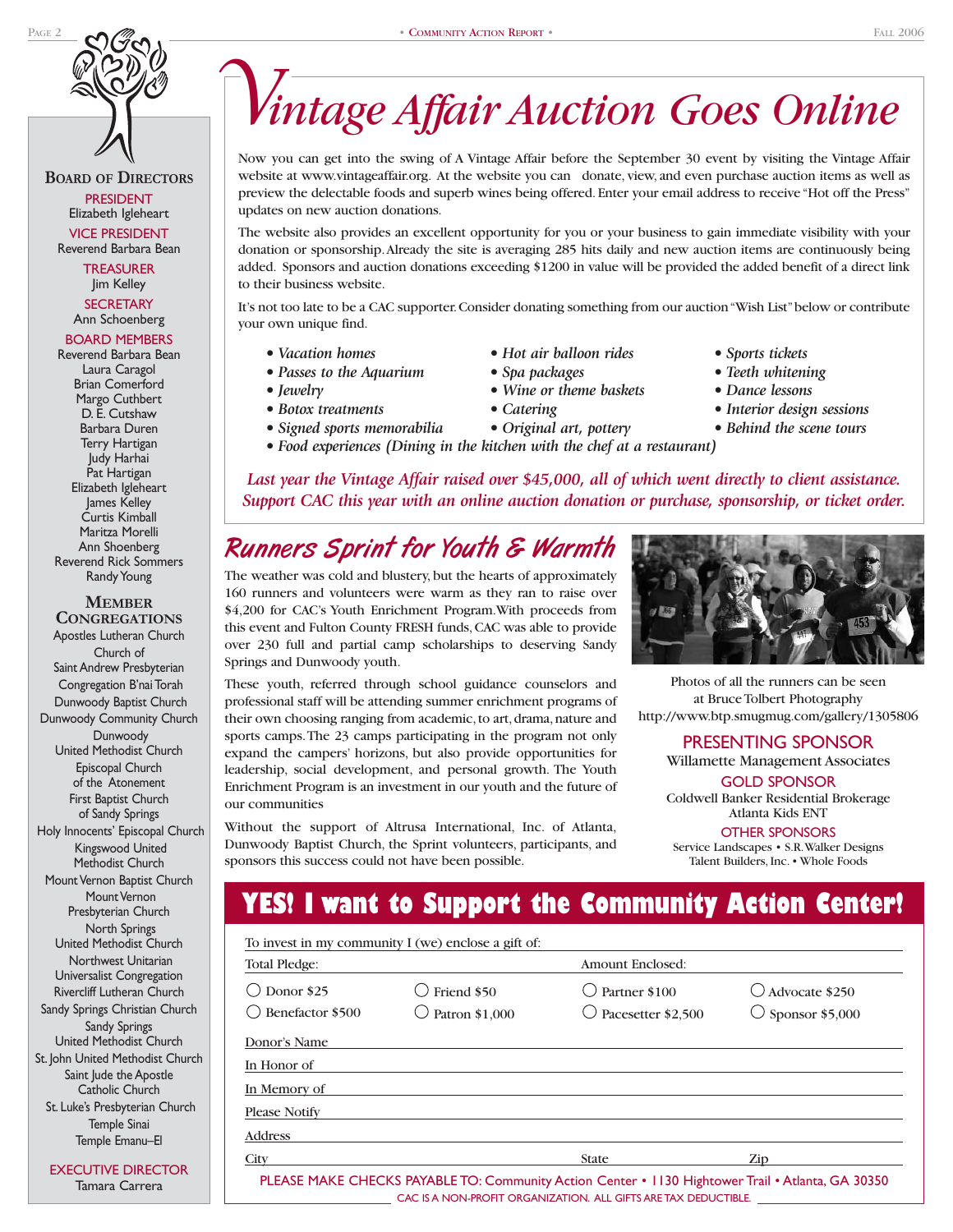## **VOLUNTEER OPPORTUNITIES**

#### OFFICE VOLUNTEER answer phones, interview client, data entry, assist with mailings.

#### FOOD PANTRY

shelve donations, pack bags, distribute groceries. Drivers are also needed for food pickups.

#### THRIFT BOUTIQUE

Sort and display donations, assist shoppers. Evening, weekend, and weekday volunteers needed.

Create your own shift by getting a group of five of your friends or coworkers to cover a time slot.

#### TEEN OPPORTUNITIES

Assist in Thrift Boutique or Food Pantry.Work with computer data entry, mailings, and other general office activities. Conduct a food or clothing drive. Be a Holiday Elf by assisting with Holiday Programs.

#### COMMUNITY HELPER

Conduct a food drive at your school or place of work. Gather gently used fall and winter clothing for the Thrift Boutique.

#### SPREAD THE WORD

Schedule a CAC speaker. School, civic, and congregational presentations are available.

#### SPECIAL PROJECTS

Painters to provide a second coat of paint to the stairwell.

Web savvy individual to assist with upkeep up of CAC web site.

Conduct a children's clothing drive for the Thrift Boutique

Maintain web page, assist with newsletter, archive CAC photos

## **Temple Emanu-El Joins CAC**

The Community Action Center welcomes Temple Emanu-El as a new member congregation of CAC. Temple Emanu-EL, under the leadership of Rabbi Julie Schwartz, has been a supporter of CAC for many years, donating food, providing volunteers, and participating in special events. We look forward to developing an even deeper relationship with the members of Temple Emanu-El, working together to prevent hunger and homelessness in our community and reaching out to improve the quality of life for all.

# CAC OFFERS FUNDRAISING PARTNERSHIP



### *Partner with the Community Action Center to earn funds for your church youth group, neighborhood association, swim team, or other non profit group.*

In conjunction with the Community Action Center's annual fundraising event, A Vintage Affair, CAC is conducting a raffle to win 2 first class (or 4 coach) round trip tickets to Hawaii, deluxe accommodations for one week on the island of Oahu, and use of a convertible rental car during the week.This incredible vacation package valued at \$6,000 is provided by Hawaii State Tours.The drawing will be held September 30 and you need not be present to win.

Raffle tickets are \$25 each, but nonprofit groups partnering with CAC in ticket sales, may retain \$5 of each ticket sold. Sell 20 tickets and keep \$100!! It's that simple.

*For more information and raffle tickets contact the Community Action Center at: assistanceCAC@aol.com*

# **•VOLUNTEER HIGHLIGHTS•**

In recognition of the over 100 volunteers of the Community Action Center and their contribution to the success of the Community Action Center and its programs, the CAC Board of Directors provided a daily special Thank You treat for the volunteers during the month of April. Many Board members stopped by to personally thank volunteers for their enormous commitments of time and energy, which have kept CAC operating for over 18 years.As one note of appreciation read:Thank you for your commitment, your compassion, your patience, your heart, and your smile.

With over five years serving the community through her work at CAC, BETSY MARTIN is the epitome of service with a smile.A former teacher, Betsy does it all from working in the clothing department to interviewing clients and answering the phone, to volunteering for special projects. A member of Mount Vernon Presbyterian Church, Betsy sees the great needs within our community and strives to lessen the load others bear with her caring compassion.

NANCY ETTINGER, a six-year veteran, first learned of CAC through her membership at Dunwoody United Methodist Church.With her supportive nature, Nancy compassionately handles the sometimes-desperate first calls for help that come over the telephone.Always positive,Nancy sees even more possibilities for the role CAC can play in the community,"but we need more volunteers".

Won't you become one of those volunteers? No special skills are required, just a desire to help others, have your talents put to good use, and enjoy the special camaraderie amongst all CAC volunteers.Visit us for a tour or call 770-552-4889.

### **New Board Members Fill Important Roles** *Joining the 2006 Community Action Center Board of Directors are D.E. Cutshaw, Judy Harhai, Terry Hartigan and Jim Kelley.*

Jim Kelley is a partner in the Sandy Springs accounting firm of Ellison Boshell Salmon Tuller Kelley, and a member of the 2006 class of Leadership Sandy Springs. With experience in non-profit accounting,Jim says his board membership and position as treasurer is a fortuitous matching of his talents and CAC's needs. He has seen the agency's accomplishments in the community and is glad he can support the community in this way.

The Community Action Center is very fortunate to have Dianne Elizabeth Cutshaw join the board and assume the position of Chairperson of Phase II of the capital campaign. As owner of Family Wealth Services,De brings a strong financial background and an understanding of estate planning to the Board. A Sandy Springs resident and mother of two,De will work to give CAC the strong financial footing it needs to continue in its work for years to come.

CAC volunteer Terry Hartigan will be devoting even more time to the Community Action Center as he joins the board. Serving as chairperson of the Facilities Committee,Terry will be using his civil engineering background to provide for the maintenance of the Hightower Trail building. Terry is also an active member of St. Jude the Apostle Catholic Church and a volunteer at their St.Vincent DePaul assistance center.

Judy Harhai, as a seven year CAC volunteer, has performed many functions within CAC. Currently, Judy edits the newsletter and assists with getting the CAC story published in local media and presented to the business, civic, and educational community."My experience is that when people become familiar with who we are and what we do, they are eager to help. So getting the word out is imperative."

The Community Action Center is proud to have these superb additions to its Board of Directors.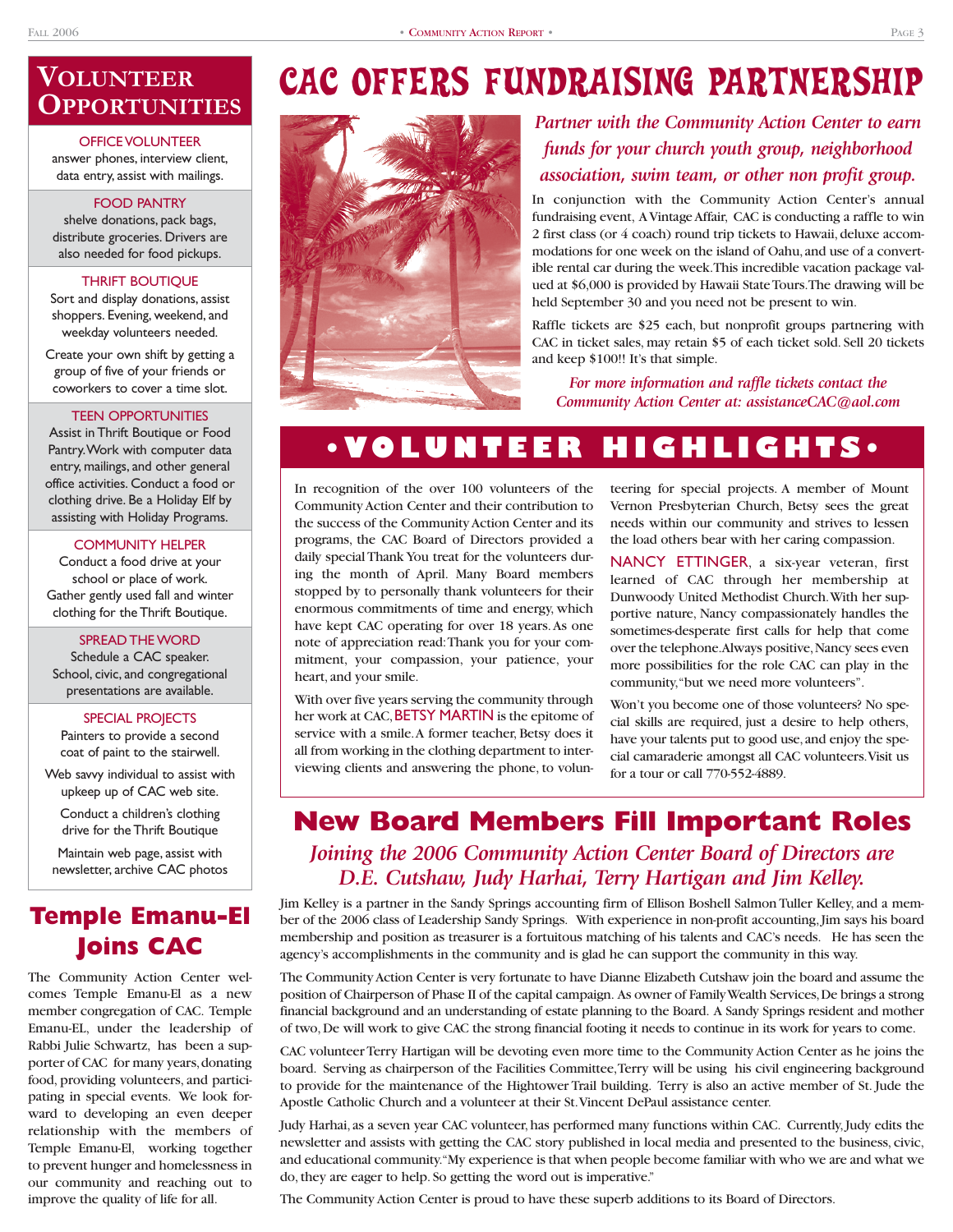# **•COMMUNITY SUPPORT•**

*The Community Action Center brings together community resources to provide compassionate assistance to persons in need. We thank the many community supporters who make our programs possible:*

HOLY INNOCENTS' EPISCOPAL CHURCH CUB SCOUT PACK 186 which conducted an outstanding food drive for CAC.Thanks, scouts, for collecting and shelving all that food.

The fifteen girls from GIRL SCOUT TROOP 22442 FROM VANDERLYN ELEMENTARY SCHOOL earned the Bronze Award the highest award in junior scouting, by collecting winter clothing, cleaning and mending them, and donating them to CAC.Additionally, the girls learned sewing skills in creating a lovely baby quilt which they presented to the Thrift Boutique.



LEFT: ST. JUDE THE APOSTLE FIFTH GRADE CONDUCTED A SCHOOL WIDE FOOD DRIVE FOR CAC.

BELOW: ST. JOHN'S UNITED METHODIST CHURCH CHILDREN.

ST. JUDE'S CATHOLIC SCHOOL FIFTH GRADE chose as their annual school project a food drive for CAC. Over eight cars and vans were filled to the brim with bags of food which the students eagerly unloaded and shelved.

THE EPSTEIN SCHOOL collected over 51 bags of groceries to feed CAC clients.

LEADERSHIP SANDY SPRINGS AND VOLUNTEER SANDY SPRINGS DAY provided a group of hardworking volunteers who applied a much needed coat of paint on hall steps and walls.The passage way is safer and looks much less forboding thanks to them.

SANDY SPRINGS KIWANIS donated a special Sandy Springs throw as a prize for the Spring Sprint.

HOLY INNOCENTS' EPISCOPAL SCHOOL STUDENTS AND DUNWOODY UNITED METHODIST CHURCH YOUTH GROUPS perfomed many hours of community service at CAC, giving up precious hours of their time through the school year and summer to assist those in need in their community.

TEMPLE EMANU – EL for their harvest of fresh vegetables from their Garden Isaiah. ST. JOHN'S UNITED METHODIST CHURCH YOUTH went into business with a lemonade stand, raising funds to buy food for the Food Pantry.

# **DIGITAL NEWSLETTERS AVAILABLE**

Get your CommunityActionReport hot off the press while conserving natural resources by signing on for email delivery of the newsletter. Email assistancecac@aol.com with your name, mailing address, and email address to receive our next issue online.



able to start the school year with clean backpacks,

shiny notebooks, fresh markers an crisp white paper does much to generate enthusiasm for learning and install academic confidence.Last year CAC provided backpacks with all necessary supplies to over 350 Sandy Springs and Dunwoody youth. And throughout the year CAC responds to requests from school personnel and provides supplies to new students entering the system.

As you provide new supplies for your child, consider buying duplicates for a child in need."Buy a Sack for CAC"and make the first day of school special for a child in need. For a detailed list of requested items email cacpublicity@bellsouth.net.

Don't forget to donate those gently worn polo shirts, khakis and jeans, sweaters and jackets, and nearly new tennis shoes to our Thrift Boutique. Some Mom will be glad to stretch her clothing budget by purchasing these items and some youngster will be glad to have these items as part of his school wardrobe.



See our wide selection of nearly new infant and children's wear

OPEN Mondays & Wednesdays from 10a to 4p and the 1st & 3rd Saturdays from 10a to 2p

## •Thrift Boutique Specials•

Shop the Thrift Boutique on the first and third Saturdays, 10:00 am to 2:00 pm, for the special savings listed below.

| Sept. 16th | Women's Jeans \$1.00         |  |
|------------|------------------------------|--|
| Oct. 7th   | <b>Women's Purses \$2.50</b> |  |
| Oct. 21st  | Kid's jackets25% off         |  |
| Nov. 4th   | Women's tops\$1.00           |  |
| Nov. 18th  | Women's sweaters\$2.00       |  |
| Dec. 2nd   | Men's slacks \$2.00          |  |
| Dec. 16th  | Formal Wear50% off           |  |
|            |                              |  |